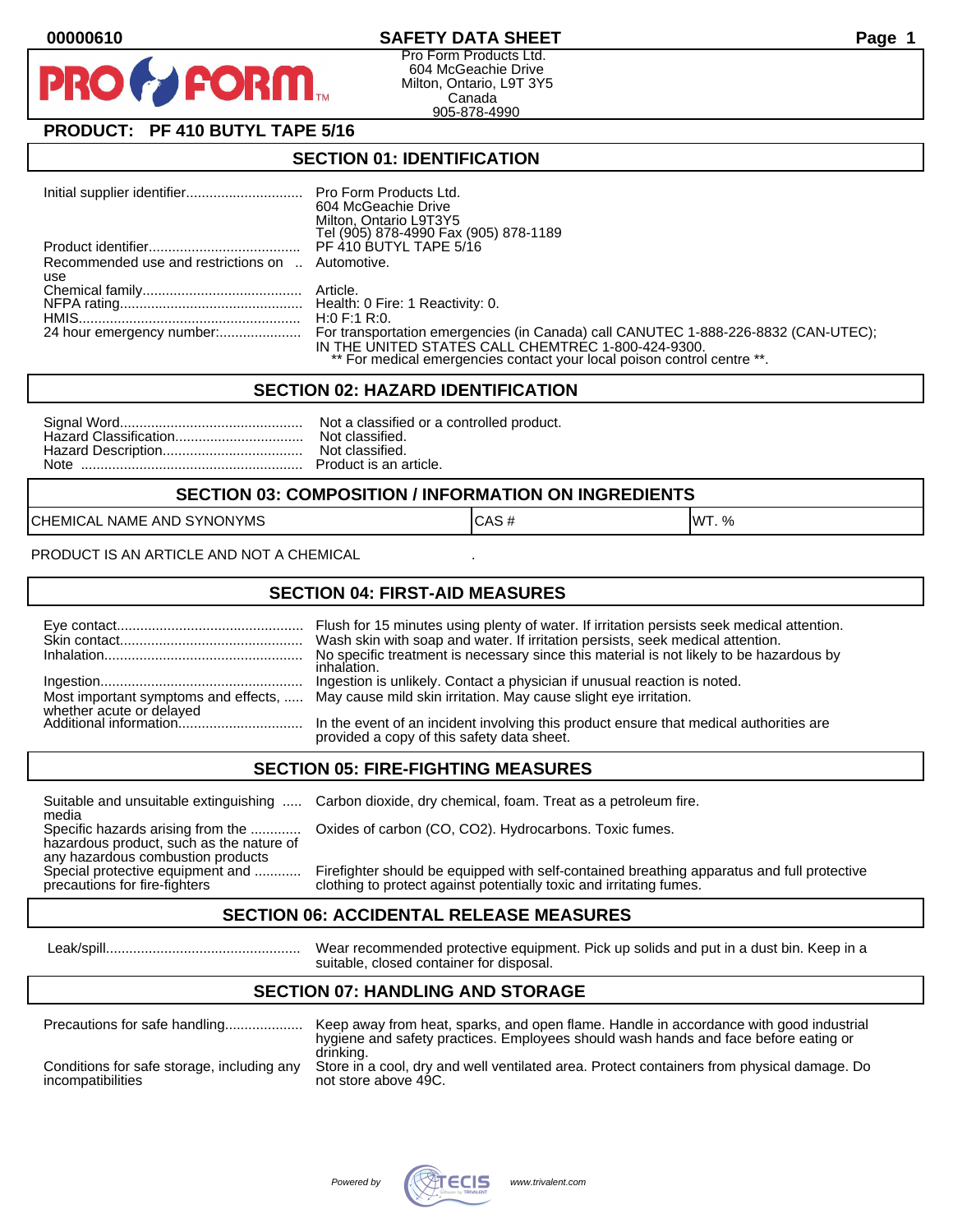# **PRODUCT: PF 410 BUTYL TAPE 5/16**

# **SECTION 08: EXPOSURE CONTROLS / PERSONAL PROTECTION**

| IINGREDIENTS                     | TWA | <b>ACGIH TLV</b><br>STEL                                 | PEL | <b>OSHA PEL</b><br>STEL                                                                                                                                           | <b>NIOSH</b><br>IREL |
|----------------------------------|-----|----------------------------------------------------------|-----|-------------------------------------------------------------------------------------------------------------------------------------------------------------------|----------------------|
|                                  |     | None required under normal use. Avoid breathing vapours. |     | Where contact with this material is possible, eye protection is recommended. May cause                                                                            |                      |
|                                  |     | irritation after repeated or prolonged contact.          |     | eye irritation after repeated or prolonged contact.<br>Use of proper hygiene practices in the workplace is recommended. May cause skin                            |                      |
|                                  |     | repeated or prolonged contact.                           |     | Wear long sleeves and trousers to prevent dermal exposure. May cause skin irritation after                                                                        |                      |
|                                  |     |                                                          |     | Safety boots per local regulations.<br>Educate and train employees on the safe use and handling of the product. Employees                                         |                      |
| Appropriate engineering controls |     |                                                          |     | should wash their hands and face before eating, drinking, or using tobacco products.<br>Good general ventilation should be sufficient to control airborne levels. |                      |

## **SECTION 09: PHYSICAL AND CHEMICAL PROPERTIES**

| Appearance/Physical state                      | Black mastic, soft solid.    |
|------------------------------------------------|------------------------------|
|                                                | Black.                       |
|                                                | Faint. Characteristic odour. |
|                                                | Not applicable.              |
| Vapour pressure (mm Hg)                        | Not applicable.              |
| Vapour density (air=1)                         | Not applicable.              |
|                                                | Not applicable.              |
| Relative Density (Specific Gravity)            | $-1.3.$                      |
| Melting / Freezing point (deg C)               | Not applicable.              |
|                                                | Not applicable.              |
| Initial boiling point / boiling range (deg C). | Not applicable.              |
|                                                | Not applicable.              |
| Flash point (deg C), method                    | $>232$ COC.                  |
| Auto ignition temperature (deg C)              | Not applicable.              |
| Upper flammable limit (% vol)                  | Not applicable.              |
| Lower flammable limit (% vol)                  | No Data.                     |
| Partition coefficient - n-octanol/water        | No data.                     |
|                                                | Non volatile.                |
|                                                | No data.                     |

# **SECTION 10: STABILITY AND REACTIVITY**

|                                                                           | Stable at normal temperatures and pressures.<br>Avoid heat, sparks and flames. Hazardous poly |
|---------------------------------------------------------------------------|-----------------------------------------------------------------------------------------------|
|                                                                           | Possibility of hazardous reactions Will not occur under normal temperature and pr             |
| Conditions to avoid, including static  Incompatible with strong solvents. |                                                                                               |
| discharge, shock or vibration                                             |                                                                                               |
|                                                                           | Hazardous decomposition products Decomposition may produce fumes. smoke. oxi                  |

Reactivity .................................................. Avoid heat, sparks and flames. Hazardous polymerization will not occur. Possibility of hazardous reactions............. Will not occur under normal temperature and pressure. Incompatible with strong solvents.

Decomposition may produce fumes, smoke, oxides of carbon and hydrocarbons.

## **SECTION 11: TOXICOLOGICAL INFORMATION**

| <b>INGREDIENTS</b>          |                                                                                                      | LC50                                                                                                                                                                                                                                                                                                                                                       | LD50 |
|-----------------------------|------------------------------------------------------------------------------------------------------|------------------------------------------------------------------------------------------------------------------------------------------------------------------------------------------------------------------------------------------------------------------------------------------------------------------------------------------------------------|------|
| Effects of chronic exposure | Not expected to pose any hazards.<br>May cause slight eye and slight skin irritation.<br>carcinogen. | Prolonged or repeated contact may cause eye and skin irritation.<br>Carbon black has been shown to cause cancer in laboratory animals. The relevance of this<br>finding to humans is uncertain. It is listed as a carcinogen by the International Agency for<br>Research on Cancer (IARC). . Quartz (Crystalline Silica) is listed by IARC in Group 1 as a |      |
|                             | None.                                                                                                |                                                                                                                                                                                                                                                                                                                                                            |      |

## **SECTION 12: ECOLOGICAL INFORMATION**

Persistence and degradability................... Not available.